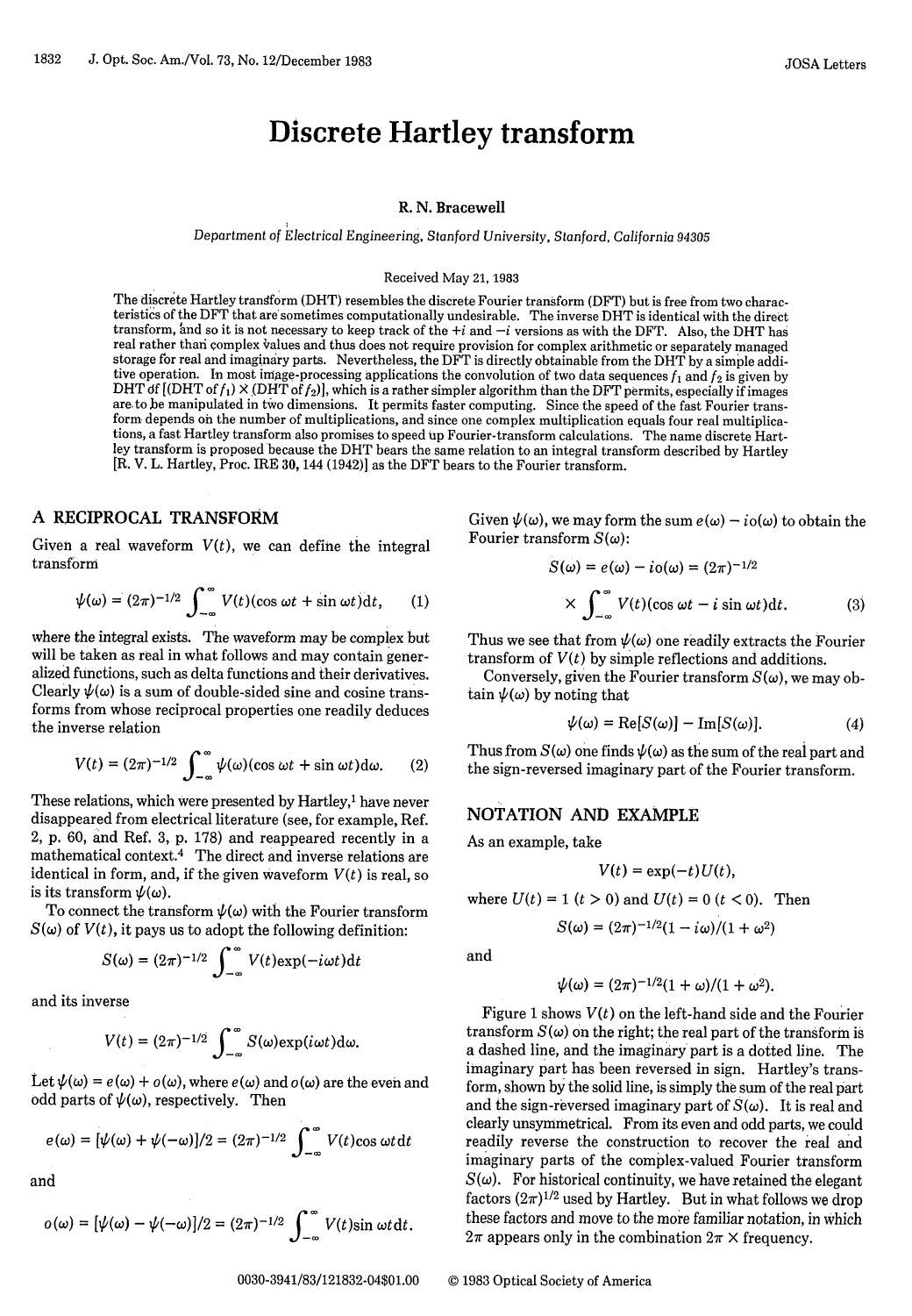

Fig. 1. Left, a waveform  $V(t)$ ; right, the real part of the spectrum  $S(\omega)$  (dashed line), the sign-reversed imaginary part of  $S(\omega)$  (dotted line), and Hartley's transform of  $V(t)$  (solid line).

## THE DISCRETE HARTLEY TRANSFORM

Now consider a discrete variable  $\tau$  that is like time but can assume only the *N* integral values from 0 to  $N-1$ . Given a function  $f(\tau)$ , which one could think of as the representation of a waveform, we define its discrete Hartley transform (DHT) to be

$$
H(\nu) = N^{-1} \sum_{\tau=0}^{N-1} f(\tau) \cos(2\pi\nu\tau/N), \tag{5}
$$

where  $\cos \theta = \cos \theta + \sin \theta$ , an abbreviation adopted from Hartley. For comparison, the discrete Fourier transform  $F(\nu)$ is

$$
F(\nu) = N^{-1} \sum_{\tau=0}^{N-1} f(\tau) \exp(-i 2\pi \nu \tau/N).
$$

The inverse DHT relation is

$$
r, \nu = 0 \quad 1 \quad 2 \quad 3 \quad 4 \quad 5 \quad 6
$$
  
\n
$$
f(r) = 20 \quad 15 \quad 6 \quad 1 \quad 0 \quad 0 \quad 0
$$
  
\n
$$
H(\nu) = 4 \quad 3.56 \quad 2.49 \quad 1.32 \quad 0 \quad 0.12 \quad 0.01
$$

$$
f(\tau) = \sum_{\nu=0}^{N-1} H(\nu) \cos(2\pi\nu\tau/N).
$$
 (6)

To derive this result, we use the orthogonality relation

$$
\sum_{\nu=0}^{N-1} \cos(2\pi\nu\tau/N) \cos(2\pi\nu\tau'/N) = \begin{cases} N, & \tau = \tau' \\ 0, & \tau \neq \tau' \end{cases}
$$

Substituting Eq. (5) into the right hand side of Eq. (6),

$$
\sum_{\nu=0}^{N-1} H(\nu) \cos(2\pi\nu\tau/N)
$$
\n
$$
= \sum_{\nu=0}^{N-1} N^{-1} \sum_{\tau'=0}^{N-1} f(\tau') \cos(2\pi\nu\tau'/N) \cos(2\pi\nu\tau/N)
$$
\n
$$
= N^{-1} \sum_{\tau'=0}^{N-1} f(\tau') \sum_{\nu=0}^{N-1} \cos(2\pi\nu\tau'/N) \cos(2\pi\nu\tau/N)
$$
\n
$$
= N^{-1} \sum_{\tau'=0}^{N-1} f(\tau') \times \begin{cases} N & \tau = \tau' \\ 0 & \tau \neq \tau' \end{cases}
$$
\n
$$
= f(\tau),
$$

which verifies Eq. (6).

We see that the DHT is symmetrical, apart from the factor  $N^{-1}$ , which is familiar from the DFT, and it is real. To get the DFT from the DHT, split the latter into its even and odd parts,

where

$$
H(\nu)=E(\nu)+O(\nu),
$$

$$
E(\nu) = [H(\nu) + H(N - \nu)]/2
$$

and

$$
O(\nu) = [H(\nu) - H(N - \nu)]/2.
$$

Then the DFT is given by

$$
F(\nu)=E(\nu)-iO(\nu).
$$

Conversely,  $H(\nu) = \mathcal{F}[f_{\text{even}}] - \mathcal{F}[f_{\text{odd}}].$ 

## **EXAMPLES OF THE DISCRETE HARTLEY TRANSFORM**

For comparison with Fig. 1, consider

$$
f(\tau) = \begin{cases} 0.5, & \tau = 0\\ \exp(-\tau/2), & \tau = 1, 2, \dots 15 \end{cases}
$$

which represents the earlier function of continuous  $t$  by  $N =$ 16 equispaced samples. The value at  $\tau = 0$ , since it falls on the discontinuity of  $V(t)$ , is assigned as  $[V(0+)+V(0-)]/2$ = 0.5. The result for  $H(v)$ , which is shown in Fig. 2, closely resembles samples of the transform of Fig. 1 taken at intervals  $\Delta\omega/2\pi = 1/16.$ 

The discrepancies, which are small in this example, are due partly to the truncation of the exponential waveform and partly to aliasing, exactly as with the DFT. As a final example, take the binomial sequence 1, 6, 15, 20, 15, 6, 1 representing samples of a smooth pulse. To obtain the simplest result, assign the peak value at  $\tau = 0$ . Thus

|  |  |  |  | 7 8 9 10 11 12 13 14 15,                                   |  |
|--|--|--|--|------------------------------------------------------------|--|
|  |  |  |  | $0 \t 0 \t 0 \t 0 \t 0 \t 1 \t 6 \t 15$                    |  |
|  |  |  |  | $0 \t 0 \t 0 \t 0 \t 0.12 \t 0.5 \t 1.32 \t 2.49 \t 3.56.$ |  |

The result in Fig. 3 is the expected smooth pulse peaking at  $\nu=0$ .

For numerical checking, it is useful to know that, as for the discrete Fourier transform, the sum of the DHT values  $\Sigma H(\nu)$ is equal to  $f(0)$ . Conversely, the sum of the data values  $\Sigma f(\tau)$ is equal to *NF(O).*

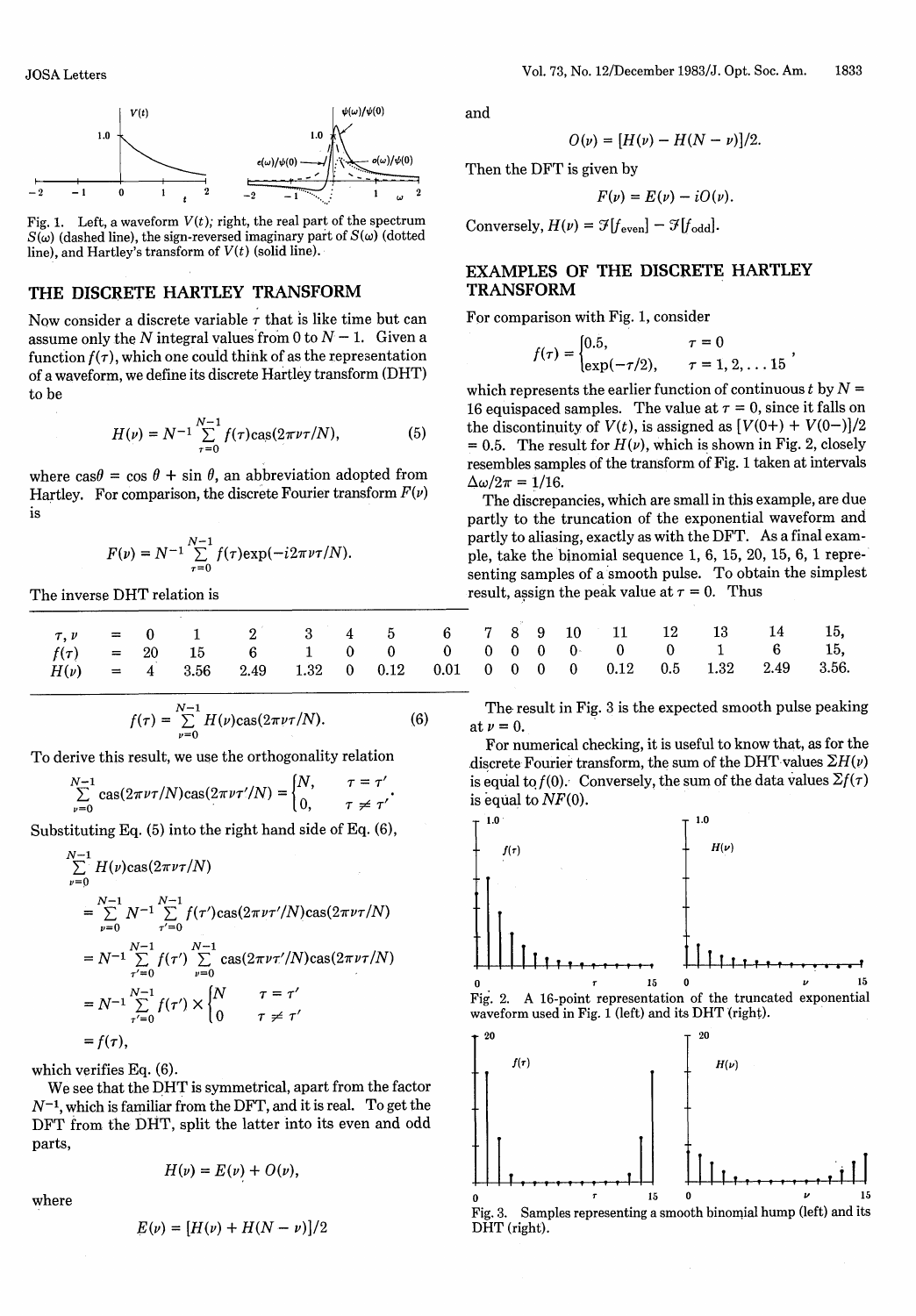## **DISCUSSION**

At first sight it may seem strange that *N* real values of the DHT can substitute for the *N* complex values of the DFT, a total of 2N real numbers. We can understand this, however, by remembering that the Hermitian property of the DFT means redundancy by a factor of 2. The *N/2* real numbers that suffice to specify the cosine transform combine with the *N/2* needed for the sine transform to form a total of *N* DHT coefficients containing no degeneracy that is due to symmetry.

The function cas  $\theta$ , which may be thought of as a sine wave shifted 45°, automatically responds to cosine and sine components equally. If, as a kernel, we use  $2^{1/2} \sin(\theta + \alpha)$ , where  $\alpha$  is an arbitrary shift, the responses will be unequal, but no information will be lost unless  $\alpha = 0, \pi/2, \ldots$ . Consequently, one would expect to be able to invert; the inversion kernel is  $\cot^{1/2} \alpha \sin \theta + \tan^{1/2} \alpha \cos \theta.$ 

# A CONVOLUTION ALGORITHM IN ONE AND TWO DIMENSIONS

The convolution theorem obeyed by the DHT is as follows. If  $f(\tau)$  is the convolution of  $f_1(\tau)$  with  $f_2(\tau)$ , i.e.,

$$
f(\tau) \equiv f_1(\tau) * f_2(\tau) = \sum_{\tau'=0}^{N-1} f_1(\tau') f_2(\tau - \tau'),
$$

then

$$
H(\nu) = H_1(\nu)H_{2e}(\nu) + H_1(-\nu)H_{2o}(\nu),
$$

where  $H(\nu), H_1(\nu),$  and  $H_2(\nu)$  are the DHT's of  $f(\tau), f_1(\tau),$  and  $f_2(\tau)$ , respectively, and  $H_2(\nu) = H_{2e}(\nu) + H_{2o}(\nu)$ , the sum of its even and odd parts.

A customary way of performing convolution numerically is to take the discrete Fourier transform of each of the two given sequences and then to do complex multiplication, element by element, in the Fourier domain, which will require four real multiplications per element. Then one inverts the Fourier transform, remembering to change the sign of *i.* Analogous use of the Hartley transform for convolution will require only two real multiplications per element.

However, it often happens, especially in image processing but also in digital filtering in general, that one of the convolving functions, say,  $f_2(\tau)$ , is even. In that case  $H_{20}(\nu)$  is zero, and the convolution theorem therefore simplifies to  $H(\nu)$  $= H_1(\nu)H_2(\nu)$ . In view of this simplified form of the theorem one need only take the DHT's of the two data sequences, multiply together term by term the resulting two real sequences, and take one more DHT. Thus the proposed procedure is

$$
f_1(\tau) * f_2(\tau) = \text{DHT of } [(\text{DHT of } f_1) \times (\text{DHT of } f_2)].
$$

Before taking the DHT, one extends the given sequences to twice the original length with zeros in order to have space for the convolution. The zeros may lead, trail, or bracket the data.

For image processing in two dimensions, exactly the same procedure is available, and the advantages of avoiding complex arithmetic and nonreciprocal subprograms are increased.

#### TWO **DIMENSIONS**

Manipulation of two-dimensional images may also benefit from the existence of a real transform. An image  $f(\tau_1, \tau_2)$ represented by an  $M \times N$  matrix does indeed possess a twodimensional DHT, which is itself an  $M \times N$  matrix  $H(\nu_1, \nu_2)$ of real numbers. The transformation and its inverse are

$$
H(\nu_1, \nu_2) = M^{-1}N^{-1} \sum_{\tau_1=0}^{M-1} \sum_{\tau_2=0}^{N-1} f(\tau_1, \tau_2)
$$
  
 
$$
\times \cos(2\pi\nu_1\tau_1)\cos(2\pi\nu_2\tau_2),
$$
  
\n
$$
f(\tau_1, \tau_2) = \sum_{\nu_1=0}^{M-1} \sum_{\nu_2=0}^{N-1} H(\nu_1, \nu_2)\cos(2\pi\nu_1\tau_1)\cos(2\pi\nu_2\tau_2).
$$

The transform formulas generalize regularly to three (and more) dimensions.

#### **THEOREMS**

There is a Hartley-transform theorem for every theorem that applies to the Fourier transform, some of the theorems corresponding exactly, as with  $\Sigma H(\nu) = f(0)$  and  $\Sigma f(\tau) = NF(0)$ . Likewise, the Hartley transform of most convolutions is the product of the separate Hartley transforms, as mentioned above. In other cases there are differences. For example, the shift theorem, needed in implementation of the fast Hartley algorithm, is

$$
DHT \text{ of } f(\tau + a) = H(\nu)\cos(2\pi a\nu/N) - H(-\nu)\sin(2\pi a\nu/N).
$$

There is a quadratic content theorem

$$
\sum_{\tau=0}^{N-1} [f(\tau)]^2 = N \sum_{\nu=0}^{N-1} [H(\nu)]^2
$$

that resembles the analogous theorem for the discrete Fourier transform except that no complex conjugates enter, only real numbers. The cross-correlation theorem is

$$
\text{DHT of } \left[ \sum_{\tau'=0}^{N-1} f_1(\tau') f_2(\tau + \tau') \right] = NH_1(\nu) H_2(-\nu).
$$

To interpret  $H_2(-\nu)$ , or any other  $f(-)$  or  $H(-)$  where the argument falls outside the range 0 to  $N-1$ , add or subtract multiples of *N* as needed. Thus  $H_2(-1)$  is interpreted as  $H_2(N-1)$ . According to the reversal theorem,  $f(-\tau)$  transforms into  $H(-\nu)$ .

## **CONCLUSION**

The properties of the DHT commend themselves for application to numerical analysis. It goes without saying that on some computers it will be faster to replace cas  $\theta$  by  $2^{1/2}$  sin( $\theta$ )  $+\pi/4$ , but where speed is of the essence one may use a fast Hartley transform (FHT). In the author's opinion, many users' programs would run significantly faster with a FHT than with the fast Fourier transform (FFT) in applications such as convolution; on personal computers, the simplicity of the Hartley transform would be an advantage. Also, in spite of the perfection toward which FFT algorithms for a variety of purposes have evolved, one complex multiplication equals four real multiplications. So it is quite possible that a Hartley transform on a large central computer would prove faster than the FFT for taking the Fourier transform of a large data set, such as an image. Experience is reported elsewhere. Of